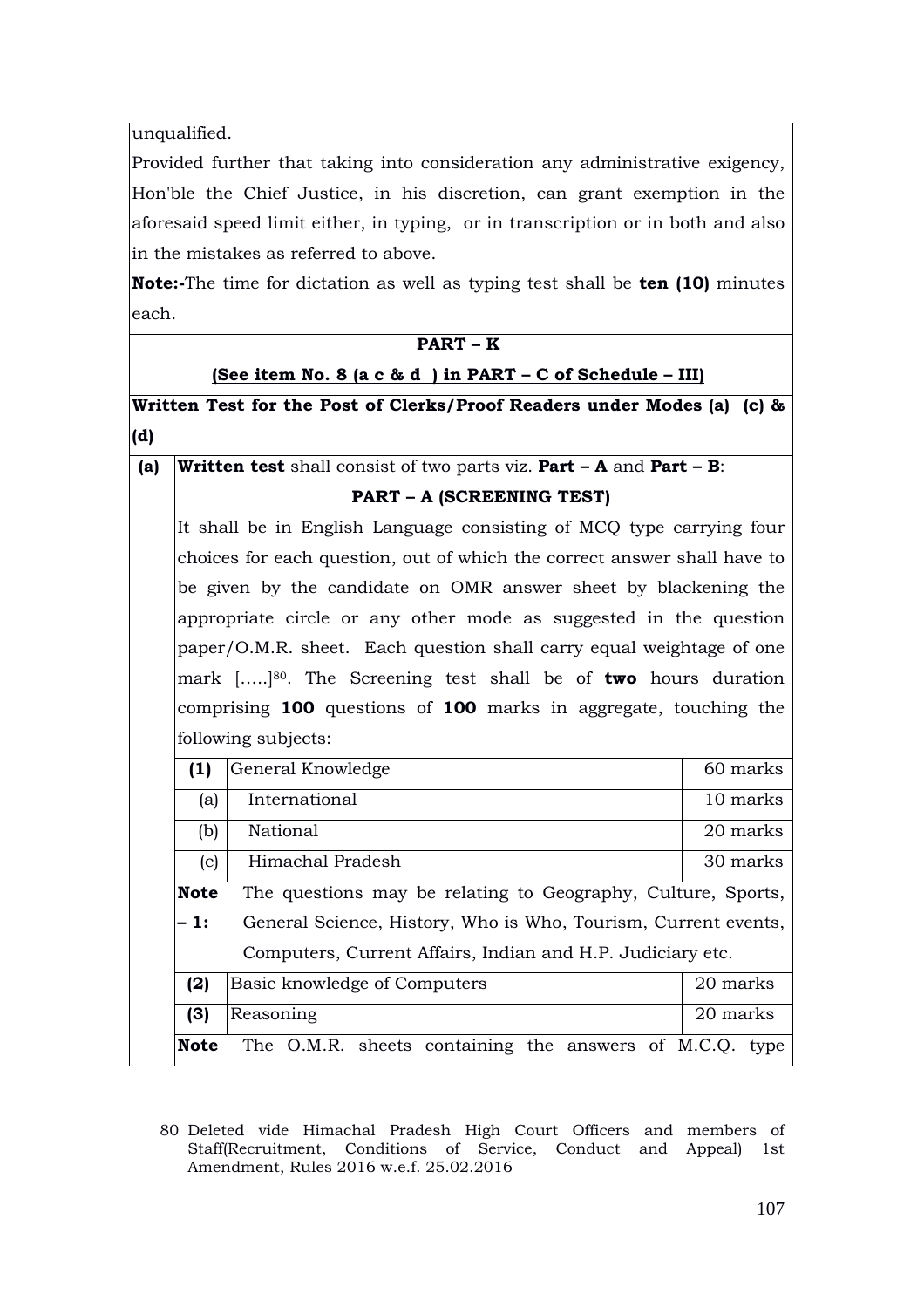|     | 2:                                                                        | questions shall be got evaluated through the electronic mode            |              |  |  |  |
|-----|---------------------------------------------------------------------------|-------------------------------------------------------------------------|--------------|--|--|--|
|     |                                                                           | and the candidates qualifying the screening test [] <sup>81</sup> shall |              |  |  |  |
|     | be called for the written examination, if they fall in the ratio of       |                                                                         |              |  |  |  |
|     |                                                                           | <b>1:6</b> which means six candidates against one vacancy advertised.   |              |  |  |  |
|     |                                                                           | PART - B (COMPUTERS, ENGLISH AND HINDI)                                 |              |  |  |  |
|     | Written Test shall be of total 80 marks to be completed in 2 hours        |                                                                         |              |  |  |  |
|     | consisting of the following:-                                             |                                                                         |              |  |  |  |
|     | S1.                                                                       | <b>Description of the Question</b>                                      | <b>Marks</b> |  |  |  |
|     | No                                                                        |                                                                         |              |  |  |  |
|     | $\bullet$                                                                 |                                                                         |              |  |  |  |
|     | (i)                                                                       | Essay in English - 300 words                                            | 15 marks     |  |  |  |
|     | (ii)                                                                      | Essay in Hindi - 300 words                                              | 15 marks     |  |  |  |
|     | (iii)                                                                     | Translation from English to Hindi (one Paragraph                        | 15 marks     |  |  |  |
|     |                                                                           | containing at least ten sentences)                                      |              |  |  |  |
|     | (iv)                                                                      | Translation from Hindi to English (one Paragraph                        | 15 marks     |  |  |  |
|     |                                                                           | containing at least ten sentences)                                      |              |  |  |  |
|     | (V)                                                                       | Computers                                                               | 20 marks     |  |  |  |
|     | <b>Note</b>                                                               | Candidates qualifying the Screening test as mentioned in Note -         |              |  |  |  |
|     | - 3:<br>2 above, shall be called for written examination and typing test. |                                                                         |              |  |  |  |
|     |                                                                           | The candidate is required to secure at least 45 per cent marks in       |              |  |  |  |
|     |                                                                           | main written test.]82                                                   |              |  |  |  |
| (b) |                                                                           | <b>Typing Test:</b>                                                     |              |  |  |  |
|     |                                                                           | The High Court may conduct the typing test of the candidates on the     |              |  |  |  |
|     |                                                                           | day, they appear for the main written examination or may notify some    |              |  |  |  |
|     |                                                                           | another date for the typing test. <sup>[83</sup> ]                      |              |  |  |  |
|     |                                                                           | The candidates shall have to qualify, typing test at a speed of 30      |              |  |  |  |
|     |                                                                           | W.P.M., in English, on computers, wherefor a separate test shall be     |              |  |  |  |
|     | held.                                                                     |                                                                         |              |  |  |  |

- 81 Deleted vide Himachal Pradesh High Court Officers and members of Staff(Recruitment, Conditions of Service, Conduct and Appeal) 1st Amendment, Rules 2016 w.e.f. 25.02.2016
- 82 Substituted vide Himachal Pradesh High Court Officers and members of Staff(Recruitment, Conditions of Service, Conduct and Appeal) 1st Amendment, Rules 2016 w.e.f. 25.02.2016
- 83 Inserted vide Himachal Pradesh High Court Officers and members of Staff(Recruitment, Conditions of Service, Conduct and Appeal) 1st Amendment, Rules 2016 w.e.f. 25.02.2016